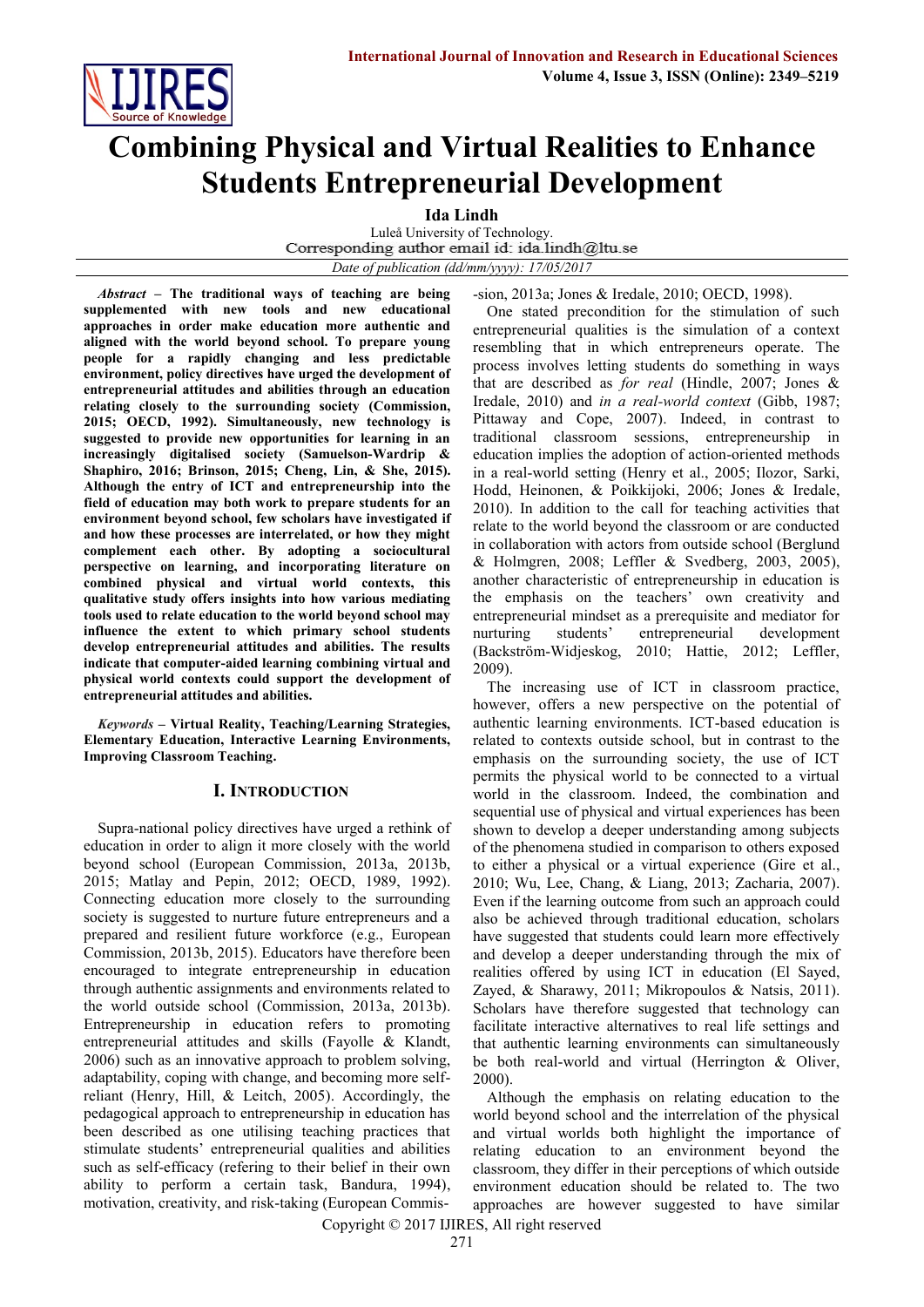

outcomes. The reality-based, authentic learning environments and tasks approach has been said to develop students' motivation, their ability to deal with uncertainty, their risk-taking and problem-solving ability, and their creativity (Fayolle & Klandt, 2006; Kickul and Fayolle, 2007; Leffler and Svedberg, 2005; Peterman and Kennedy, 2003). Similarly, the ICT-based mixed-reality approach has been shown to improve students' understanding of science (Chiu, DeJaegher, & Chao, 2015) and of complexity (Rosenbaum, Klopfer, & Perry, 2007), to improve their problem-solving skills (T.-Y. Liu, Tan, and Chu, 2009), and their understanding, motivation and interest generally (Kaufmann, Steinbügl, Dünser, & Glück, 2005). The mediator of such development and learning, however, differs depending on which of the two ways of relating education to an environment outside school is selected; teacher and reality-based tasks or devices and computer games or programs. Indeed, ICT in education challenges the role of the teacher as the main facilitator of student learning processes (Säljö & Linderoth, 2002)**.** This is because devices such as PCs or tablets, or educational software or games become both facilitator and mediator that develop students' learning.

Despite the increasing effort expended on relating education to contexts and environments outside school, there has been little scholarly interest in comparing different tools and approaches. Moreover, much of the literature on entrepreneurship in education argues that physicality such as the hands-on experience of students and tasks related to physical world contexts are prerequisites for students' entrepreneurial development (e.g., Fayolle & Gailly, 2008; Pittaway & Cope, 2007; Pittaway & Thorpe, 2012). The current study aims to explore how educational attempts to relate to the world outside school may be understood in relation to the mediating tools used and whether real-world physical contexts are a prerequisite for the development of entrepreneurial abilities and attitudes among students. Specifically, this study addresses the following questions:

*How might various mediating tools in physical and virtual world contexts contribute to making education more reality-based?*

*How might those various mediating tools contribute to the development of entrepreneurial attitudes and abilities among primary school students?*

# **II. THEORETICAL BACKGROUND**

This study draws on sociocultural theory and Lev Vygotskij's work (1978) on the Zone of Proximal Development (ZPD) and literature on ICT-aided learning combining physical and virtual world contexts (Ainsworth, 1999; Cheng et al., 2015; Wu et al., 2013; Zacharia & Olympiou, 2011). ZPD is defined as "the distance between the actual developmental level as determined by interdependent problem solving, and the level of potential development as determined through problem solving under adult guidance or in collaboration with more capable peers" (Vygotsky, 1978, p 86). Thus, ZDP theory suggests that there are two levels of development within a

learner; one actual development level that is determined by the learner's own capabilities to learn, and one potential level of development that can be attained with the assistance of others (Vygotsky, 1980, 1986). In other words, learning creates a ZPD, a process of development enacted through interaction with others in a person's environment that is internalised and becomes part of that person's development (Lave & Wenger, 1991; Vygotsky, 1980). Thus, a central aspect of the sociocultural theory of higher levels of learning and thinking is the role of social interactions with others. Lidz (1991) argued that the mediator of higher development is someone who mediates knowledge about the world by *"*framing, selecting, focusing, and feeding back environmental experiences in such a way as to produce in him appropriate learning sets and habits"(Lidz, 1991, p 67)*.*

This process of facilitation and the form of mediated assistance to students capable of reaching the higher level of development might, however, vary. Different learners may have a different ZDP; depending on how they perceive feedback from others, how they experience setbacks, and how they regulate their behaviour (Lantolf & Aljaafreh, 1995). A sociocultural perspective on learning emphasises the relationship between teaching and learning, and how the process in which learning occurs is determined by the teaching that facilitates and mediates it (Lindqvist, 1999). Mediating tools can be both physical and intellectual, and work to mediate or change how the social reality is perceived (Säljö, 2013). Thus, individual learning and perceptions of the world originate with, and are imprinted by, the sociocultural context in which the individual operates and the mediation tools that context encompasses.

The mediating tools used to relate education to the world beyond school in order to make it more authentic focus attention on perceptions of what constitutes the real world. Whereas the teacher's role as a facilitator of entrepreneurial attitudes and skills through his or her ability to provide learning tasks relevant to the world outside school is often emphasised (Fayolle & Klandt, 2006; Gibb, 1987; Jones & Iredale, 2010; Pittaway & Cope, 2007), the literature on ICT-aided education highlights the potential of digital technology to promote the development of students (Craig, 2013; Linderoth, 2004; Nilsson, 2010). In contrast to the emphasis on the physical world beyond school, ICT may offer an opportunity for students to not only connect to a virtual world, but also to create and manipulate an environment, and thus create their own world or environment through the use of avatars (Mikropoulos and Natsis, 2011). Recent streams of research have begun to emphasise the benefits of linking the physical world with the digital world for educational purposes (e.g., Craig, 2013; Linderoth, 2004) An educational approach centred on the interaction between the virtual and real worlds encourages educational experiences that transcend the time, space, and geographical location constraints of the classroom (Cuendet, Bonnard, Do-Lenh, & Dillenbourg, 2013; Pérez-Sanagustín, Muñoz-Merino, Alario-Hoyos, Soldani, and Kloos, 2015). This implies that ICT could offer new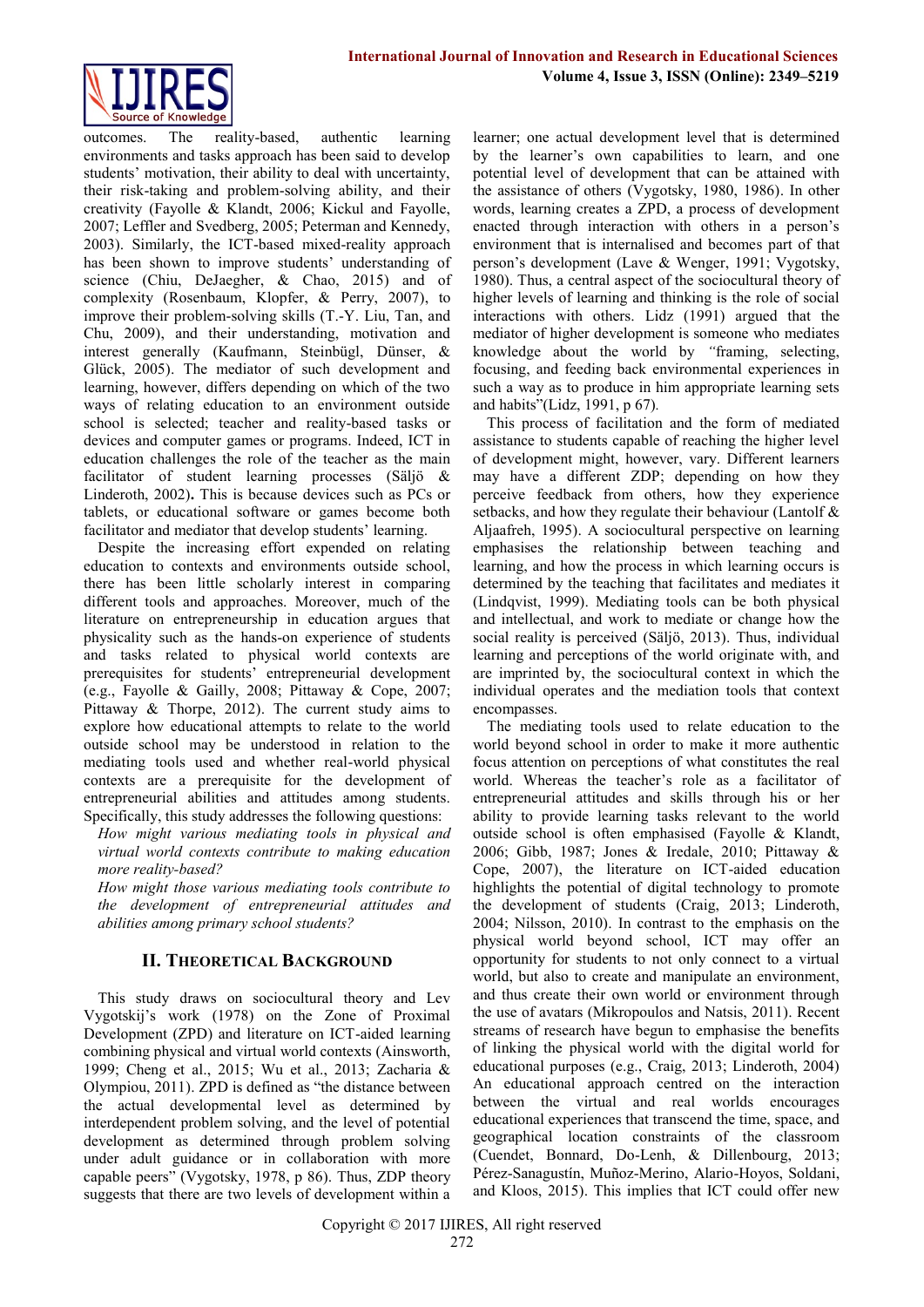

options for teachers, as virtual realities and activities can be created by the student within the classroom (Pérez-Sanagustín et al., 2015).

Researchers has compared the learning outcomes of students exposed to physical, real-world experiences (students doing something for real) through the use of real objects and materials and the outcomes of students with virtual learning experiences gained through interactive visualisation of the same objects and material, but where the students can change or interact with those objects and materials, to observe and understand a task on a deeper level (Zacharia, Loizou, & Papaevripidou, 2012; Zacharia and Olympiou, 2011). It´s been suggested that the bridging of virtual and physical worlds, sequentially or simultaneously (Blikstein, 2012; Wu et al., 2013). provides the student with multiple representations of a phenomena and makes it possible for that student to gain a deeper understanding of that phenomena than if the student were exposed to only one representation (Ainsworth, 1999; Gagatsis & Shiakalli, 2004; Gire et al., 2010; Zacharia, 2007; Zacharia & Olympiou, 2011). Sequential experience of physical and virtual worlds in education often implies tasks that can be completed in either the physical or the virtual world, but where students can draw on physical experiences to create virtual experiences impossible to perform in the real world, or indeed the reverse situation. Students can therefore create their own representations of real-world objects, and the learning doing so generates ultimately depends on the students' ability to make connections between the different representations and from one representation to another (Ainsworth, 1999; Gagatsis & Shiakalli, 2004; Hwang & Hu, 2013). Research studying the simultaneous use of physical and virtual worlds focuses on how tasks may be completed by technology that blends real and virtual information (Klopfer & Squire, 2008). In this case, students can use and change information in both the virtual and real environments to carry out a certain task. because real and virtual world objects are presented together and either could be enhanced (Wu et al., 2013). This, however, demands a technology capable of mixing realities by either

adding virtual experiences to real environments or placing a real-world object within a virtual environment in order to enhance either the physical or virtual reality (Liu, Cheok, Mei-Ling, & Theng, 2007).

Both sequentially and simultaneously combining the physical and virtual worlds has been shown to increase the learning outcomes of students, in comparison to students who only experienced either the physical or the virtual world (Brinson, 2015; Zacharia, 2007; Zacharia & Olympiou, 2011). Whereas some scholars have suggested that students learning in virtual worlds demands prior knowledge of the task at hand (Zacharia et al., 2012), others have suggested that virtual environments may actually be especially beneficial for students with disabilities and special learning needs (Lanyi, Geiszt, Karolyi, Tilinger, & Magyar, 2006; Richard, Billaudeau, Richard, & Gaudin, 2007). The dominant notion, however, has become that physical and virtual worlds should be combined; but how, when, and to what extent may vary depending on the prior knowledge and learning needs of the students (Brinson, 2015). The learning outcome may also be related to how the tasks set boundaries between the virtual world and the real world (Wu et al., 2013), which to some extent may make the framing of the task, and thus the teachers role, key to the learners' developmental processes. Combining physical and virtual worlds in education therefore has the potential to encourage students to both create their own environment beyond school and the avatars that can contribute to their attaining high levels of learning and understanding, in both the physical and virtual worlds (Cheng et al., 2015).

Table 1 shows that both ways of relating to a world beyond school share some objective and learning elements, such as the enhancement of the students' sense of initiative, creativity, collaboration, and the ability to cope with complexity and uncertainty. In that way, both are capable of developing entrepreneurial attitudes and ability. Table 1 also shows, however, that the role of the mediator of development and higher knowledge and understanding is presented somewhat differently in the two approaches and research areas.

| <b>Learning elements</b> | Elements of learning in physical real world           | Elements of learning when combining physical          |
|--------------------------|-------------------------------------------------------|-------------------------------------------------------|
|                          | environments                                          | and virtual environments                              |
| Objective                | Focus on the process of learning, rather the content. | Leading to a deeper understanding of phenomena's      |
|                          | Objective to develop entrepreneurial attitudes and    | (Gire et al, 2010; Zacharia, 2007, Wu, Lee, Chang     |
|                          | abilities                                             | and Liang, $2013$ )                                   |
| The role of the student  | Students as active players in the learning process    | Students as active learners (Price and Rogers,        |
|                          | (Fayolle and Klandt, 2006)                            | 2004)                                                 |
| The role of the teacher  | Facilitator and guide for students entrepreneurial    | ICT as medium for learning and deeper                 |
|                          | development (Jones and Iredale, 2010)                 | understanding (Craig, 2013; Linderoth, 2004)          |
| Learning environment     | Simulation of contexts similar to those in which      | Happens in the classroom by connecting the            |
|                          | entrepreneurs learn, outside the classroom in real-   | physical world to a virtual (Wu et al, 2013)          |
|                          | world settings (Fiet and Samuelsson, 2000; Pittaway   |                                                       |
|                          | and Cope, 2007)                                       |                                                       |
| Authenticity             | Real-world problems and authentic learning            | Students creating their own virtual world in relation |
|                          | environments, for example through collaboration with  | to physical environments contributes to develop a     |
|                          | entrepreneurs and actors outside school, leads to     | deeper understanding and learning among students      |
|                          | entrepreneurial development (Kirby, 2007)             | (Linderoth, 2005; Rosenbaum et al, 2007)              |

**Table 1:** Learning Elements when relating education to physical environments and Learning elements when combining physical and virtual environments

*conti…*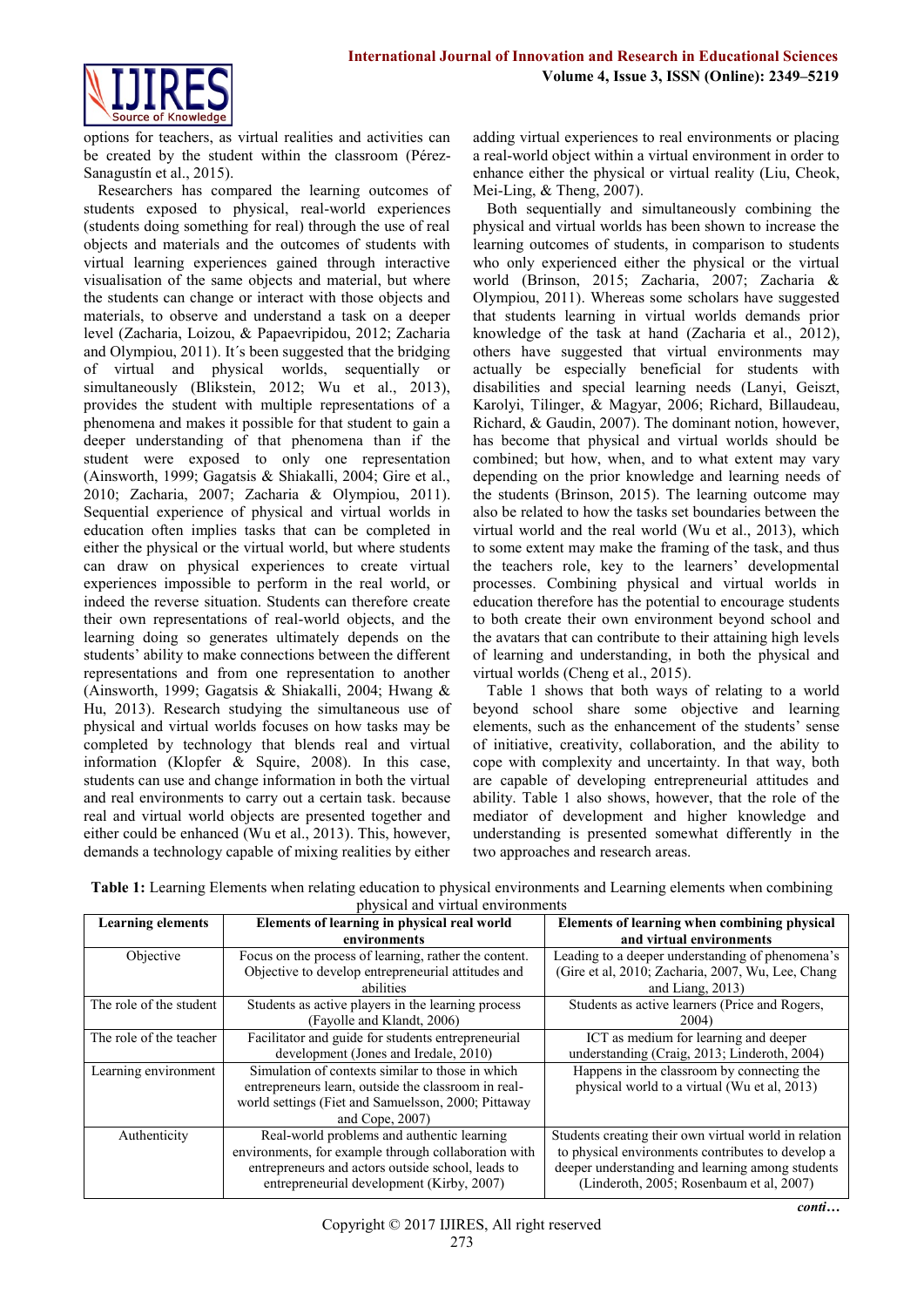| $\textit{conti}$                                                               |                                                                                                                                                                                                  |                                                                                                                                                                                                                 |
|--------------------------------------------------------------------------------|--------------------------------------------------------------------------------------------------------------------------------------------------------------------------------------------------|-----------------------------------------------------------------------------------------------------------------------------------------------------------------------------------------------------------------|
| <b>Learning elements</b>                                                       | Elements of learning in physical real world<br>environments                                                                                                                                      | Elements of learning when combining physical<br>and virtual environments                                                                                                                                        |
| Elements of uncertainty                                                        | Provide complex-real world problems that<br>encourage students to challenge their assumptions<br>(Pittaway and Cope, 2007) and deal with a broad<br>range of unstructured problems (Honig, 2004) | Helps the learner visualise complex relationships<br>and abstract concepts (Arvanitis et al 2007)                                                                                                               |
| Initiative and students<br>belief in their own<br>ability to solve<br>problems | Students are required to think independently (Jones<br>and Iredale, 2010). Action in real-world settings<br>required (Pittaway and Cope, 2007)                                                   | Students need to engage in order to achieve results<br>and the result achieved is clearly evident (Anetta,<br>Minogue, Holmes and Cheng, 2009; Cheng, Lin and<br>She, 2015; McClarty et al, 2012, Nilsson 2010) |
| Creativity                                                                     | The development of creative thinking and<br>problemsolving is an objective of entrepreneurial<br>learning (European Commission, 2013a, 2013b,<br>2015)                                           | Aids students creativity and problems olying ability<br>(Wei et al, 2015; Hwang and Hu, 2013)                                                                                                                   |
| Collaboration with<br>others                                                   | Ability to collaborate with others is a<br>entrepreneurial ability (European Commission,<br>2013: OECD, 1989)                                                                                    | Providing a community of learners, sense of being<br>in a place with others (Squire and Jan, 2007)                                                                                                              |

In sum, the literature on entrepreneurship in education highlights two prerequisites of students entrepreneurial development; authentic, real-world contexts and the teachers' own entrepreneurial attitudes and abilities such as their flexibility, proactivity, and innovativeness in planning and organising their programmes (Kickul & Fayolle, 2007). Overall, the literature describes the teacher as a mediator and facilitator of students' motivation, in that teachers assist students not only to creatively apply what they already know, but also to identify entrepreneurial opportunities in new and complex situations, to set goals that are creative and innovative, and to act to achieve goals.

The literature on ICT-aided learning in combined virtual and physical environments has not been expressly related to the development of entrepreneurial abilities and attitudes. Extant research, however, has shown that utilising digital devices in school and the combining and sequential use of physical and virtual experience could contribute to developing students' learning (Gire et al., 2010; Pérez-Sanagustín et al., 2015; van Joolingen & Zacharia, 2009; Winn et al., 2006; Wu et al., 2013), as well as fostering attitudes and abilities like creativity and motivation (Brinson, 2015; Hwang & Hu, 2013; Wei, Weng, Liu, and Wang, 2015) and increased self-directed learning (Liu, Tan, & Chu, 2009). Despite the similarities to the process in which students learn and develop entrepreneurial attitudes and abilities through reality-based tasks in a real-world context (Commission, 2013b, 2015; Kickul & Fayolle, 2007; Kirby, 2007), the use of ICT in education has not been considered a part of that process. The present study aims to address this apparent research gap.

# **III. METHOD**

# *3.1. Research approach*

This study adopts a longitudinal exploratory qualitative approach with multiple data sources. An interactive research design was chosen (Johansson, 2008; McKenney & Reeves, 2014) in which both the researcher and teacher took an active part in designing lectures and in continuous discussions about ideas for different assignments, and on

the results of those assignments. The co-creational approach also allowed for a direct exchange with the teacher and the students in question, which is an appropriate way to understand students' developmental and sense-making processes (Charmaz, 2006).

#### *3.2 Research setting*

Prior to data collection, the author had to address several sampling issues to ensure sufficient sample size, that there were sufficient informative observations, and that protocols were observed (Onwuegbuzie & Leech, 2007). This study followed a typical case sampling approach (Miles, Huberman, & Saldaña, 2013; Onwuegbuzie and Leech, 2007) in that it sought teachers who had not yet engaged their students in entrepreneurial learning or conducted education in relation to a real-world context to any meaningful extent. One such teacher was then chosen to participate in the study, which gave access to a group of ten-year-old students in primary school who were on special education programmes to address barriers to learning. Over an eight-month period the teacher and researcher discussed different assignments and approaches designed to make education more related to the outside world and also the results gleaned from each activity. The lectures that the study encompasses mainly included two types of sessions; those in which the teacher set the students assignments related to the world beyond school, and virtual learning sessions employing the computer program, Minecraft.

The first type of sessions included tasks where the students were required to solve mathematical problems with the aid of different materials such as blocks, string, and a paper and pen. The students were encouraged to create tasks based on their own experience, and some of the tasks also demanded the students leave the classroom to ask questions of people, take measurements, or apply their knowledge in relation to real-world objects.

The other type of session involved the use of Minecraft. Minecraft was developed in Sweden around 2011 and is now used globally (Minecraft, 2015). Players use avatars and can construct and build almost anything by collecting and using materials such as rock, wood, coal, or gold. The game has different modes: the survival and adventure modes are about overcoming challenges, and the creative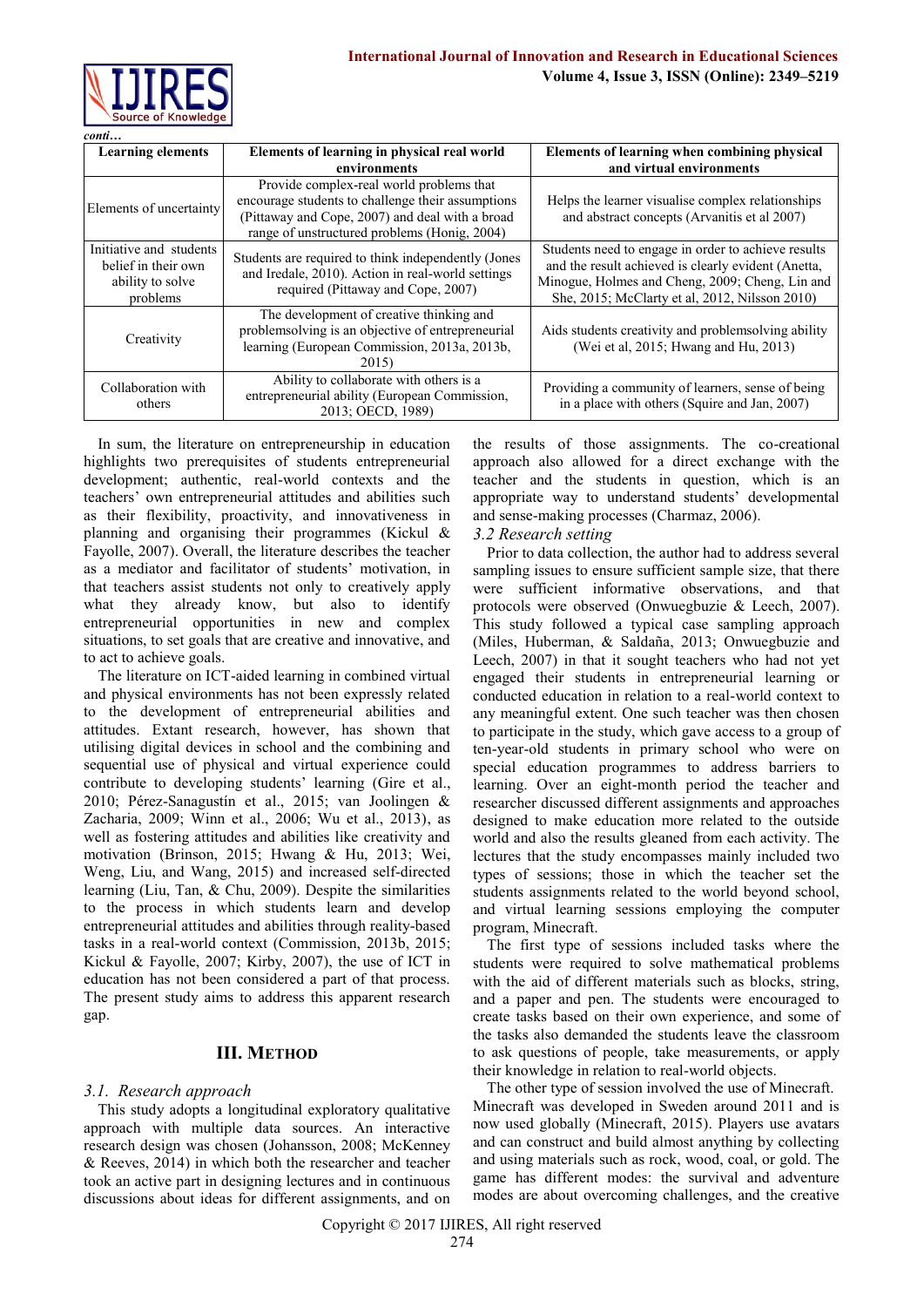

mode is about constructing buildings. It is also possible to add further modes, objects, or properties, to complement the original standard settings. Minecraft was chosen for several reasons. All the participating students were familiar with the game and reported that they played it in their spare time. As Minecraft has been used for different purposes in educational settings, there was also teaching material available that could be used for inspiration, as well as a version of the game that was appropriate for educational settings (Minecraft Edu), which allowed the teacher access to the students' virtual worlds. Moreover, although the literature suggests that the use of new technology within a school setting may be conducive to a student being motivated to learn (Annetta, Minogue, Holmes, & Cheng, 2009), other scholars have suggested that it might also challenge educational practice. It may lead to students being distracted, to an increase in off-topic activity, and to the consolidation of previous habits rather than the development of new ones (Aagaard, 2015). This made Minecraft a suitable tool for the study of students' learning outcomes and development.

#### *3.3 Data collection*

This study used multiple data sources. As illustrated by Figure 1, data were collected over an eight-month period by way of interviews of students and of the teacher, pupil survey reports, and weekly observations. To understand how different ways of relating education to the world beyond school can spur the development of entrepreneurial attitudes and abilities, the study was inspired by policy and literature portraying entrepreneurship in education as the promotion of entrepreneurial attitudes and skills such as self-efficacy, creativity, an innovative approach to problem solving, an ability to cope with uncertainty and to collaborate (European Commission, 2013b, 2015; Fayolle & Klandt,

2006; Henry et al., 2005; Jones and Iredale, 2010; OECD, 1989, 1998). Hence, individual semi-structured interviews conducted at the beginning and end of the period elicited from the students what such attitudes and skills meant to them (if anything) and their thoughts about how, if, when, and why it might be beneficial to develop these skills further. The interviews also covered the students' perceptions of their own problem-solving skills and the role for innovative problem solving in mathematics. The students then reported continuously through selfassessment in writing, drawing and in group interviews (14 times in total) throughout the eight months the project was running. Those self-assessment reports spanned their creativity, belief in their own ability to solve problems and to collaborate, and to cope with uncertainty. In addition, the teacher was interviewed about the students' motivation and problem-solving abilities at the beginning and end of the project and also ranked the students' self-efficacy, creativity and ability to cope with uncertainty at the beginning and end of the period. In addition to the focus on discerning whether a particular approach contributed to changing students' attitudes and abilities, the study also attempted to explore how and why this development had occurred. The students were asked twice each month for their impressions of the learning process, in terms of whether they found it meaningful and useful. They were also quizzed on their motivation to learn and the learning outcomes of each activity. To ensure validity and as the accuracy for the students' assessment of their own ability may have been influenced by bias, the teacher's opinion was canvassed monthly on the students' motivation, development, and learning outcomes in relation to the learning task. This was also complemented by the weekly observations in the classroom setting (1h/week).

**2014 September Oktober November December January February Mars April 2015 May June**

| Search<br>for<br>suitable | Interviews with<br>students                                       | Students oral<br>self-                | <b>Students</b><br>assessment in                  | self-                                 | Students oral Students oral Students oral<br>self- | self-                                                        | Interviews with<br>students                             |
|---------------------------|-------------------------------------------------------------------|---------------------------------------|---------------------------------------------------|---------------------------------------|----------------------------------------------------|--------------------------------------------------------------|---------------------------------------------------------|
| research<br>settings      | Interview with<br>teacher                                         | assessment<br>and quizzed<br>on tasks | drawing and<br>quizzed on<br>tasks                | assessment<br>and quizzed<br>on tasks | assessment<br>and quizzed<br>on tasks              | assessment<br>and quizzed<br>on tasks                        | Interview with<br>teacher                               |
|                           | Teacher assessment<br>of students<br>entrepreneurial<br>abilities | Observations<br>and field<br>notes    | Observations <sup>[1]</sup><br>and field<br>notes | and field<br>notes                    | and field<br>notes                                 | Observations Observations Observations<br>and field<br>notes | Teacher<br>assessment of<br>students<br>entrepreneurial |
|                           | Observations and<br>field notes                                   | <b>Discussions</b><br>with teacher    | <b>Discussions</b><br>with teacher                | Discussions                           | <b>Discussions</b><br>with teacher with teacher    | Discussions<br>with teacher                                  | abilities<br><b>Observations</b>                        |

**Figure 1:** Data collection

# *3.4 Data analysis*

To ensure validity and data analysis triangulation, and to detect both if the students development process had

changed as well as why and how that had happened, this qualitative study utilises two different data analysis techniques (Leech & Onwuegbuzie, 2008; Lincoln & Guba, 2002). An interpretative analyst approach was adopted in which latent content analysis (Leech & Onwuegbuzie, 2008) was used to uncover the underlying reasons for changes in students' action and behaviour toward entrepreneurial attitudes and abilities. The pattern of what and how that contributed to a change in the students' way of thinking and acting was detected through the use of multiple data sources with indicators for entrepreneurial attitudes and abilities. When students were labelled as having developed their entrepreneurial skills and attitudes, this implied that they reported having developed their self-efficacy, creativity, and ability to cope with uncertainty, and that the teacher's assessment and researcher's impression confirmed an enhancement in their innovative problem-solving approach and motivation to complete the task at hand. As such observations,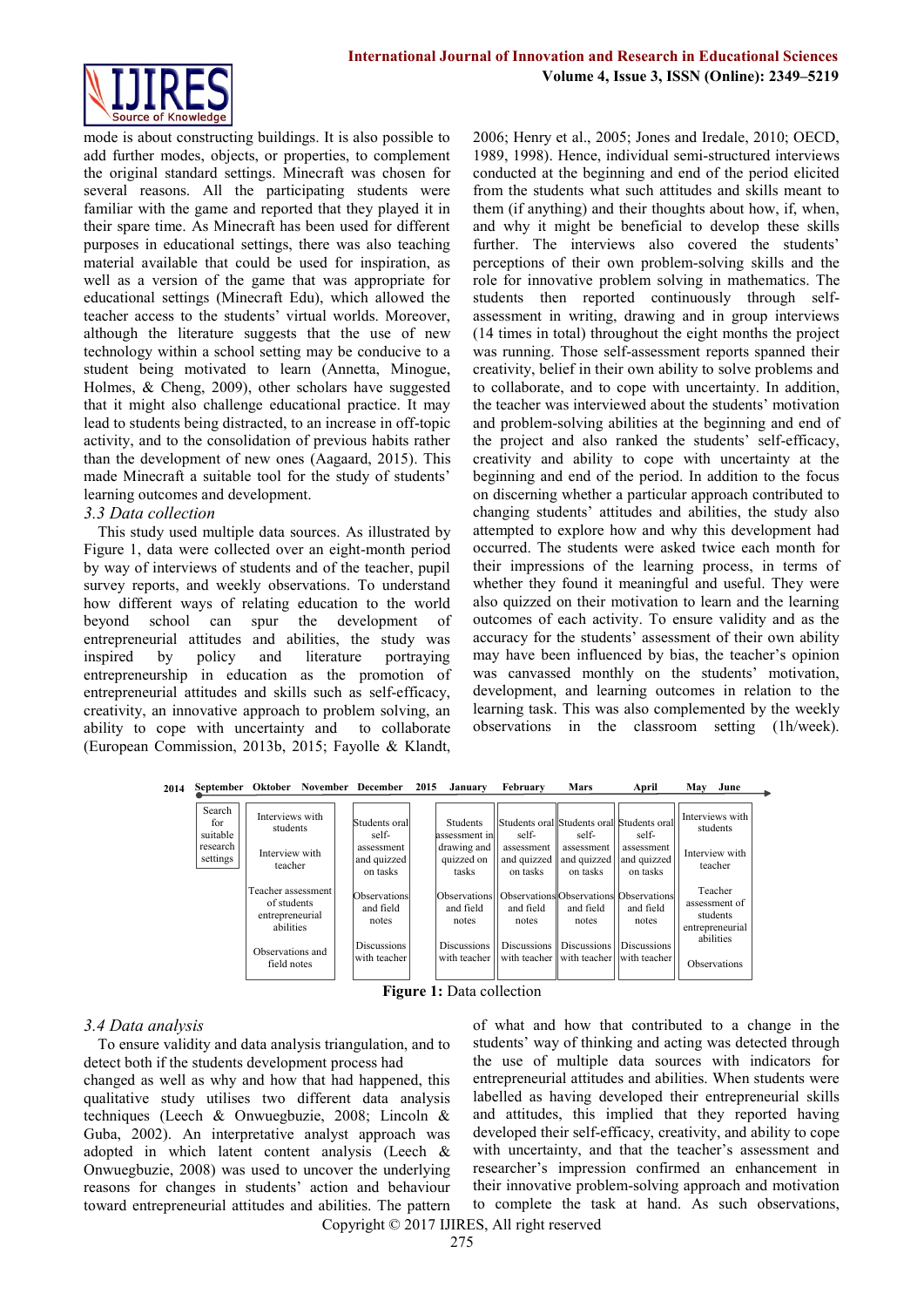

reports, and self-assessment input were collected at several points in time, they were related to the assignments and the reality-based approach.

The analytical approach was complemented by an enthnographic analysis (Leech and Onwuegbuzie, 2002; Spradley, 1979). That analysis included an examination of how the students related to the world outside school and made meaning from that interaction in various assignments, and how that, in turn, related to the students' development. The interactive approach made it possible to constantly revert to the students to ask questions and to test different assignments to determine which enhanced the analysis (Spradley, 1979). All the data were compared, both in relation to the different sessions and to the students' different developmental processes, to elicit the differences and similarities, and to map how the students constructed meaning from different reality-based assignments. This data analysis approach is especially conducive to conducting research with young children whose reflections and perspectives may not be clearly articulated or known to the researcher, and when multiple analytic techniques are necessary to ensure validity (Leech & Onwuegbuzie, 2008)

# **VI. RESULTS**

The participating students initially reported having varying levels of belief in their ability to solve problems. All the students suffered from some form of learning challenge, and that clearly had an impact on their belief in their ability to solve problems, and also on their patience and concentration when doing so. The teacher stated that their low level of self-belief was to some extent compensated for by their creativity. Although the students were described as being capable of an innovative approach to problem solving, this had not proved to be beneficial for their motivation or learning outcomes up to that point.

The lessons that this study encompasses can be divided into those sessions focusing on relating education to the physical world outside school, and those combining the virtual and the physical worlds. As shown in Tables 2a and 2b, the different types of teaching-learning activities shared the same learning outcomes, focusing on enhancing the students' mathematical knowledge through problem solving. In the following sections, the outcome of these two types of sessions will be discussed further.

| <b>Features of the</b>   | Mediating        | <b>Learning outcome</b>                      | <b>Illustrative quotes from</b>                  | <b>Illustrative quotes from</b>                            |
|--------------------------|------------------|----------------------------------------------|--------------------------------------------------|------------------------------------------------------------|
| teaching and learning    | tools            |                                              | students                                         | teacher                                                    |
| activities               |                  |                                              |                                                  |                                                            |
| Related to every-day     | Teacher          | Relating a                                   | "We cared more about the                         | It was difficult as when we                                |
| problems in their school | framing the      | mathematical                                 | (context) than about problem                     | discussed the importance of                                |
| or local surroundings    | session and      | assignment to a real                         | solving as such"                                 | collaboration, about taking                                |
|                          | mediator for     | context                                      | "It was boring. Mathematics is                   | responsibility It just did                                 |
| Learning outcome         | higher levels of |                                              | only fun when you don't know that                | not happen"                                                |
| related to mathematics,  | learning and     | Learning about the                           | <i>it is mathematics</i>                         |                                                            |
| such as division and     | entrepreneurial  | information needed to                        | "We cared more about the                         | They found it too complex                                  |
| proportion               | development      | solve a problem but not<br>understanding the | (context) than about problem<br>solving as such" | and they were too shy. In<br>addition, it was difficult to |
| Physical instruments to  | Peers:           | mathematical content                         | "It was boring. Mathematics is                   | turn what they learned into                                |
| measure, calculate on or | collaboration    | of the assignment                            | only fun when you don't know that                | practice"                                                  |
| compare with             | between          |                                              | <i>it is mathematics</i> "                       |                                                            |
|                          | students were    | Collaboration in terms                       | "We cared more about the                         |                                                            |
| Physical objects to the  | emphasised       | of looking at, and                           | (context) than about problem                     |                                                            |
| students disposal for    |                  | copying, others                              | solving as such"                                 |                                                            |
| solving the problems,    |                  | solutions                                    | "It was boring. Mathematics is                   |                                                            |
| such as blocks, stripes  |                  |                                              | only fun when you don't know that                |                                                            |
| Encouraged to contact    |                  | Doing, without                               | <i>it is mathematics</i> "                       |                                                            |
| others for clues         |                  | learning.                                    |                                                  |                                                            |

**Table 2a:** Sessions related to the physical world outside school

#### *4.1 Sessions related to the physical world outside school*

The sessions with a focus on relating education to the physical world outside school included problem-solving tasks in which the students were confronted with realworld problems that demanded creative solutions, collaboration, initiative, responsibility, and the ability to cope with uncertainty (Table 2a). The main focus of the sessions was to develop the students' problem solving in mathematics, and their understanding of probability, multiplication, fractions, and geometry. A typical session started with the teacher giving the students a task or a problem to solve. The assignments were related to realworld, everyday problems and thereby brought the outside world into the school context or the reverse. Assignments

could, for example, include studying a physical construction or building (such as their school yard, their immediate surroundings, buildings, or the school canteen) and how it should change to meet new demands. The students had physical instruments to measure with and pens and paper to make calculations with, or to sketch with. They could touch the relevant artefact, compare it with other objects, and were sometimes encouraged to ask people in the surrounding area for information to solve a puzzle. In addition, they had physical objects at their disposal, such as blocks, tape, wooden cubes, and lengths of string. In many sessions, creative solutions were encouraged as there was more than one potential solution to the problem in question, which could instead be solved by applying a number of different techniques and ways of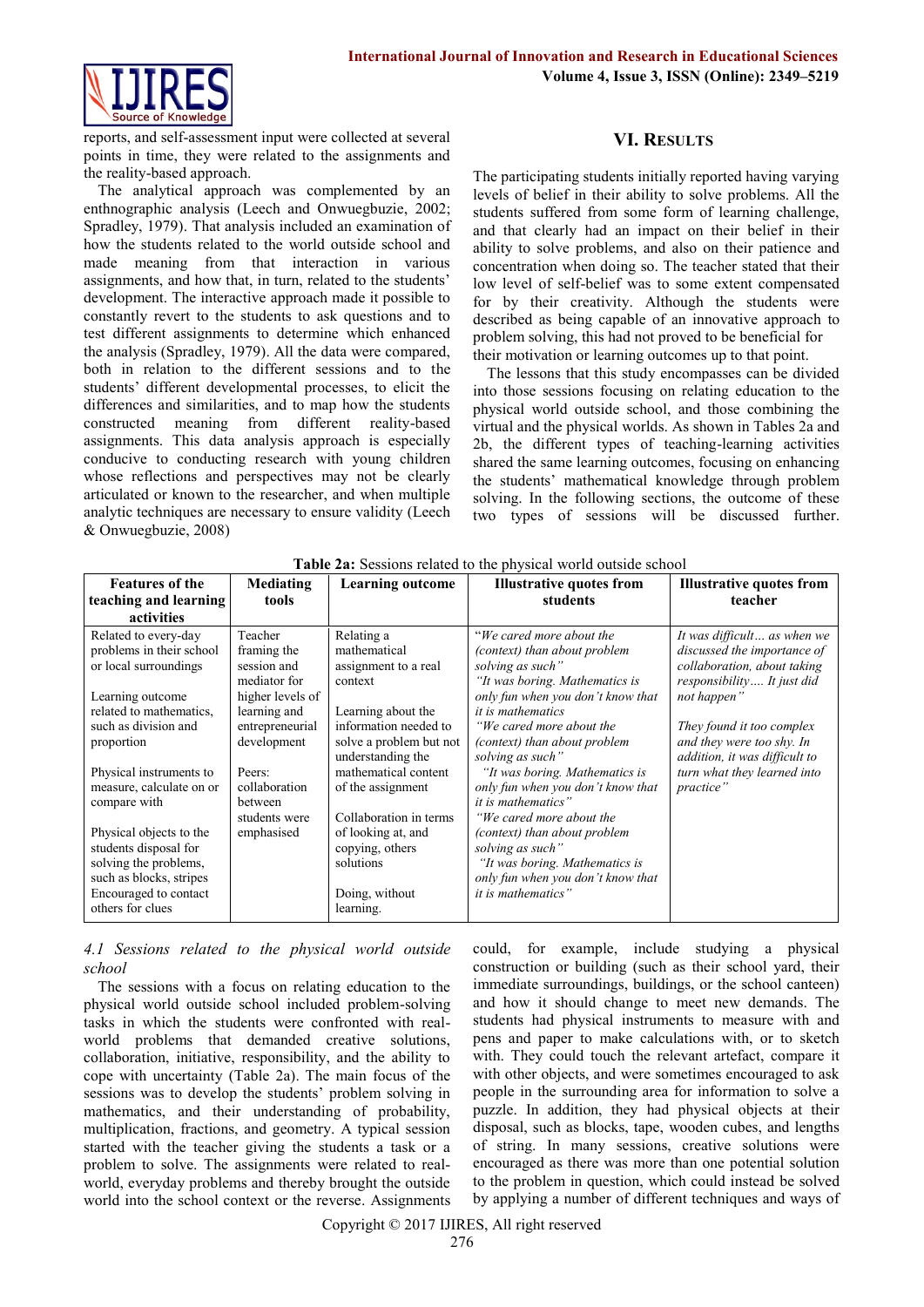

thinking (Levenson, 2011). The students were encouraged to collaborate and discuss different ideas on how the task could be approached. The teacher, in turn, had a clear idea of the desired learning outcome of the task in terms of mathematics. She also offered the students support and contributed ideas during the lessons intended to help them further develop their thinking.

The students, however, still found it difficult to engage with the task, and their confusion meant they struggled to persevere with their attempts to complete it. When faced with challenges, the students asked the teacher for help and she helped them complete the task but it did not lead to an increased motivation to deepen their understanding. Moreover, the emphasis on collaboration did not enhance the learning outcome but instead served to separate students who had a clear idea of how to resolve the task and the knowledge and the skills to do so, from those students who struggled to grasp the content of the task. Thus, their solutions to the problem illustrated that neither group of students developed their thinking but instead focused more on knowledge they already possessed.

To bolster the students' motivation to persist with the task, develop their knowledge, and to strengthen the preconditions for entrepreneurial development, the teacher involved the students in developing their own tasks and real problems they considered it important to solve. Putting the students at the centre of learning and making them responsible for their own learning tasks and those of their classmates meant the teacher to some extent let them assume a mediator role for their peers. The departure point for the development of a mathematical problem for the other students to solve was something each child found related to their own lived experience, such as sports or other personal interests. The motivation was initially high, but the students found it difficult to frame the task and relate it to a real-world context. The problems were either related to the world outside school, but failed to develop a deeper knowledge related to the task at hand, or were

suitable targets for mathematical problem solving, but failed to relate to the world outside the mathematics class. Overall, the assignments did not develop their belief in their own ability to solve problems. The students were asked to comment on each other's tasks and this led to some degree of collaboration; however, they reported that this taught them more about constructing a problem for their classmates than developing their mathematical problem-solving skills in relation to the world outside school.

In sum, when the teacher integrated the physical world outside school into the context of mathematical problem solving, the students were encouraged to engage in creative problem solving, and to communicate and learn mathematics through discussing and trying different solutions in relation to a real-world setting. The students' own interests were prominent as they were responsible for developing problems for their classmates to solve and were encouraged to do so by accessing their own experience and extra-curricular interests. With the teacher acting as mediator, they managed to complete the tasks, but did not report having developed a deeper understanding of the topic at hand. Nor did the activity help the students to develop a perception of themselves as efficient problem solvers. In both interviews and selfassessment reports, the students reported not having developed their entrepreneurial skills and abilities. In fact, they stated that they had difficulties grasping what the training of entrepreneurial attitudes and abilities could offer them in practice, thereby questioning its usefulness and relevance. Furthermore, the students' self-assessment is evidence that their motivation to learn mathematics did not improve and that they learned more about problem solving per se than about how to actually resolve the teacher's problems in mathematical form or, for that matter, their real-world equivalents. This conclusion was also supported by the teacher and confirmed through observations.

| <b>Features of the teaching</b><br>and learning activities                                                                                                                                                                                                                                                                                   | <b>Mediating tools</b>                                                                                    | <b>Learning outcome</b>                                                                                                                                                                                                                                                                                                         | Illustrative quotas from the<br>students                                                                                                                                                                                                                                                                                                                                                                                                                                                                                                                                       | <b>Illustrative quotas from the</b><br>teacher                                                                                                                                                                                                                                                                                                                                                               |
|----------------------------------------------------------------------------------------------------------------------------------------------------------------------------------------------------------------------------------------------------------------------------------------------------------------------------------------------|-----------------------------------------------------------------------------------------------------------|---------------------------------------------------------------------------------------------------------------------------------------------------------------------------------------------------------------------------------------------------------------------------------------------------------------------------------|--------------------------------------------------------------------------------------------------------------------------------------------------------------------------------------------------------------------------------------------------------------------------------------------------------------------------------------------------------------------------------------------------------------------------------------------------------------------------------------------------------------------------------------------------------------------------------|--------------------------------------------------------------------------------------------------------------------------------------------------------------------------------------------------------------------------------------------------------------------------------------------------------------------------------------------------------------------------------------------------------------|
| Related to every-day<br>problems in the school<br>or students surroundings<br>Learning outcome<br>related to mathematics.<br>such as division and<br>proportion<br>Virtual instruments<br>Physical instruments<br>Virtual objects to the<br>students disposal for<br>solving the problems,<br>such as blocks, stripes,<br>avatars<br>Avatars | Teacher: Framing the<br>session<br>Minecraft<br>Avatars in their own<br>environments<br>Fellow classmates | Mathematical<br>understanding in relation<br>to the task<br>Collaboration in terms<br>of pushing each other<br>further<br>Creativity in terms of<br>thinking outside the box<br>and an innovative<br>approach to problem<br>solving<br>Self-efficacy in<br>mathematics and other<br>contexts, situations and<br>school subjects | "It's easier to understand", "In<br>Minecraft, it is possible to<br>construct and build almost<br>anything I want, just like I want<br>it", "It is more real than using<br>paper and pen, you actually do it<br>for real in Minecraft, I mean".<br>"I can relate the real world to the<br>Minecraft world completely";<br>"also learned to collaborate"<br>better"; "I could just ask a<br>classmate for help and they, in<br>turn, needed help with something<br>else, "I learned about everyday<br>things in Minecraft as well", think<br>more about maths in everyday life' | "develop their ability to<br>think in mathematical terms.<br>I was just so obvious"<br>"They collaborate and take<br>responsibility<br>"it was so obvious that<br>they really understood how<br>to do it, how to connect the<br>dots, in Minecraft and in the<br>real world. That made all<br>the difference"<br>"They can't help making<br>their assignment more<br>complex"<br>"Mindcraft is good, but has |
|                                                                                                                                                                                                                                                                                                                                              |                                                                                                           | Initiative and motivation<br>to learn                                                                                                                                                                                                                                                                                           |                                                                                                                                                                                                                                                                                                                                                                                                                                                                                                                                                                                | to be related to the real<br>world to develop a deeper<br>understanding".                                                                                                                                                                                                                                                                                                                                    |

**Table 2b:** Sessions combining physical and virtual world contexts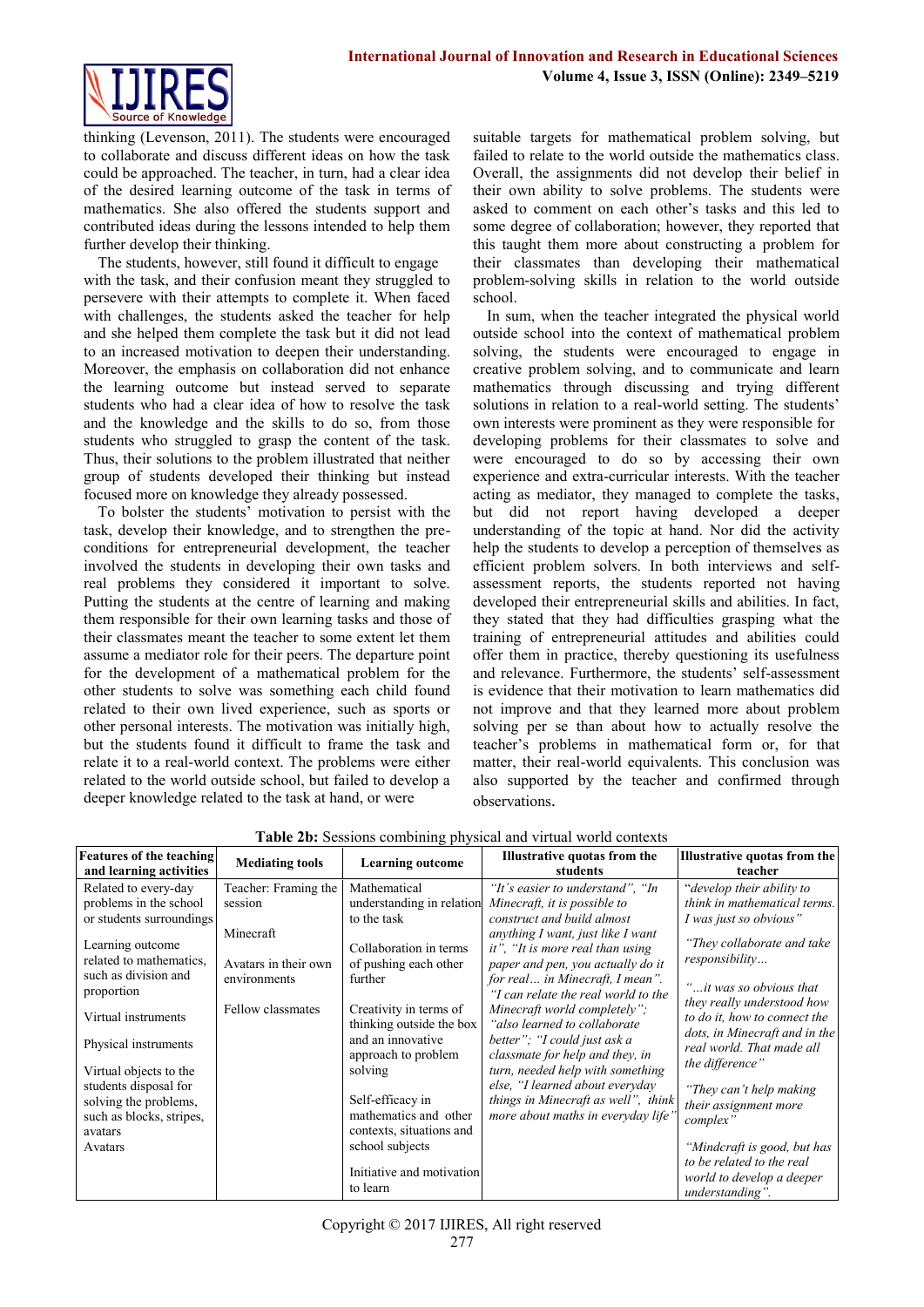

#### *4.2 Sessions combining physical and virtual world learning environments*

In the subsequent sessions, the students were set tasks to solve using Minecraft. The sessions shared the same learning objectives as the physical world and traditional teacher-led sessions, such as improving the understanding of probability, multiplication, fractions, and geometry. These sessions too involved blocks, counting, measuring buildings and constructions related to artefacts outside school, and thus to some extent brought the outside world into the virtual game (Table 2b). As with the real-world task, the assignment could, for example, include a construction or a building (such as their school yard, their immediate surroundings, buildings, or the school canteen) and questions on how the artefact in question should change to meet new demands. In these sessions, the students had virtual instruments but could also use physical items such as pens and paper to record calculations, but they obviously could not touch artefacts, easily compare them, or ask outsiders for information. The did have a variety of virtual objects (such as blocks they agreed with the teacher would represent one cubic metre in size) and avatars at their disposal. The students were informed that they would later be given mathematical assignments related to their constructions, the first of them involving fractions. The students were very keen to start using technology in class. This also led them to make more creative and complex solutions, despite being aware that they would have to make more complex calculations involving fractions later on paper, based on their constructions. As the teacher described it, *"They definitely made it more complex than they needed to…they really dared to think outside the box, to challenge themselves how to think";* one pupil confirmed that impression, saying, *"As soon as I am in the creative mode of the game, I become more creative as a person".* The game allowed the students to create avatars, and those avatars were used to enhance the complexity and creativity in the students' different solutions. In addition to becoming more creative, the students also developed their ability to cope with uncertainty. The teacher further noted that, *"Minecraft gives the students courage to create but more importantly, to show and explain to others what they have done and why".*

In addition to students reporting an increased level of motivation and engagement, combining the assignments with Minecraft also contributed to developing the student's self-efficacy. Both the students and teacher were surprised how quickly they developed a belief in their own ability to solve complex problems and to learn new mathematical methods in relation to their constructions in Minecraft. The interviews and self-assessments offered evidence of perceived creativity, an ability to cope with uncertainty and to collaborate. One explanation is related to the changed role of the teacher, who while remaining the expert on mathematics, did not have prior knowledge of Minecraft. This empowered the students and evened out the classroom power dynamics. Because the students played Minecraft in their spare time, they reported feeling comfortable enough to challenge themselves and increase

the elements of uncertainty within the virtual world. The game thus helped them to develop their knowledge by motivating them to challenge themselves. As in the prior sessions, the teacher still decided on the assignments, she framed the lessons in the sense that she decided how the students' work in Minecraft would relate to tasks in the real world and traditional mathematics executed with pen and paper. That made Minecraft as used in school different from Minecraft used at home, but nevertheless the teacher was not the expert on Minecraft, and her mediator role was in many respects transferred to Minecraft, the students' own avatar, and to the other students.

Indeed, when faced with challenges or obstacles, the students did not ask the teacher for advice but asked each other. The game, and their peers, became mediators of their enhanced knowledge, and in comparison to the former sessions, the students became more open to discussing their own solutions and perceptions of the task and were also eager to show their classmates their own solutions. This collaboration between the students thus meant they pushed each other further and solved problems in an enterprising way. Adopting their own avatars also encouraged the students to try different solutions to solve a problem. Overall, the assessment showed that combining virtual and physical worlds strengthened the students' belief in their capabilities in a range of areas, and, moreover, the enhanced belief was transferable, for example, when design constructions in Minecraft were printed out and the students were required to calculate areas or volumes. The data shows a clear connection between the students heightened belief in their ability and having the courage to challenge themselves in relation to mathematical problem solving.

Although the virtual world worked to enhance the students learning outcomes, it was the combination of the different realities that really extended the students' understanding. For example, in one of the assignments the students were to build a swimming pool and later calculate the volume of the pool and how many people the pool could accommodate. The creative solutions applied to the design of the pool, with many featuring curves, made the subsequent pen and paper calculations of volume more complex for the students than if they had chosen to design a small rectangular pool. Answering the question about how many people the pool could accommodate was complicated by there being a range of options and mathematical formulae available to use. After the students had made a suggestion, they discussed each other's answers, and it was clear that the students' assessments varied considerably. To extend the mathematical reasoning further, they were given the opportunity to create a scale model of their pools in the classroom. The combination of creating something in the virtual world (which contributed to the student's motivation and effort), with later pen and paper or physical construction assignments related to their virtual constructions (which helped them to develop their mathematical problem-solving skills), and finally, testing the probability and accuracy in a real-world setting, worked to develop both their understanding of mathematics and nurture entrepreneurial attitudes and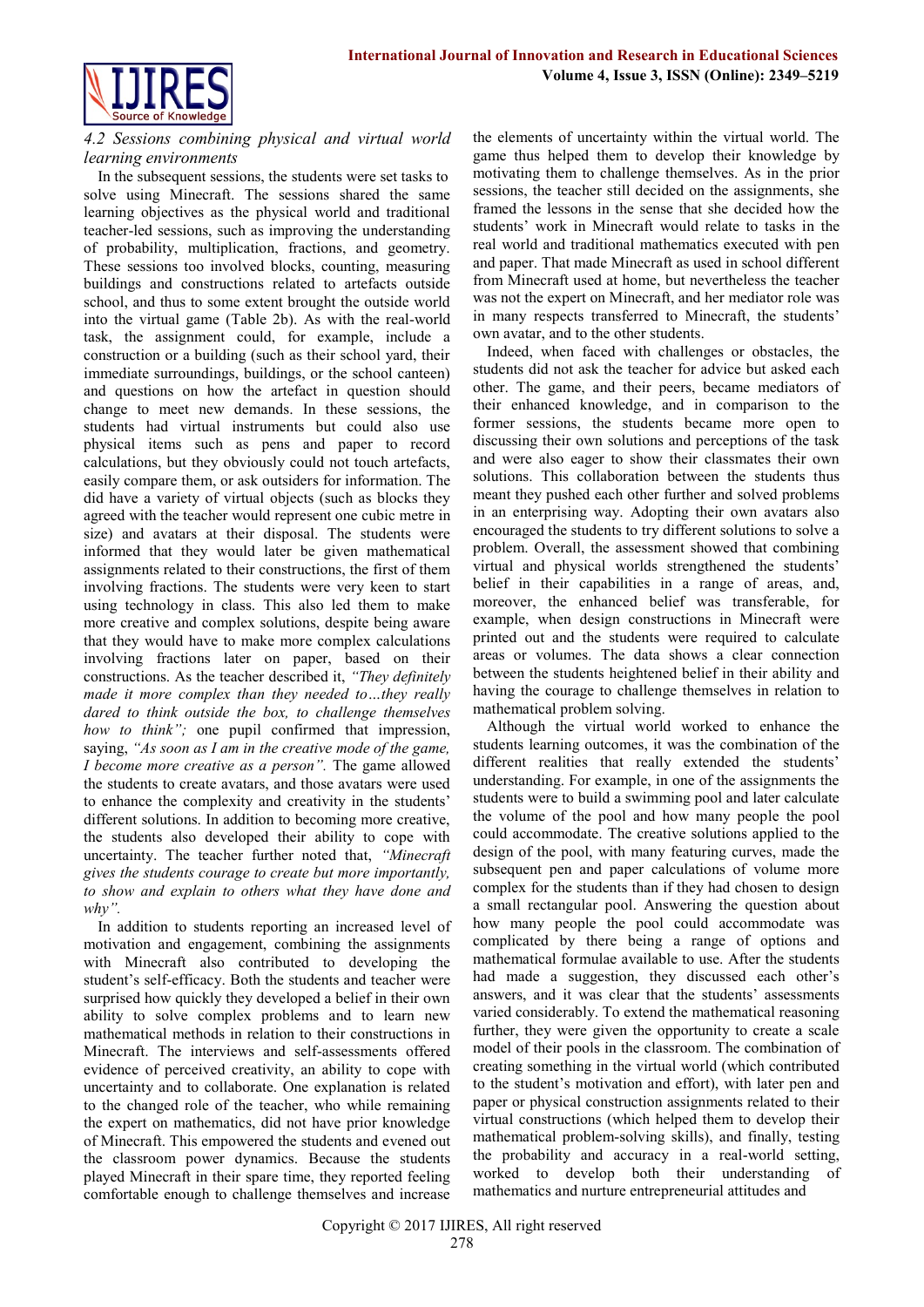

abilities, such as self-efficacy, creativity, and the ability to solve problems.

To summarise, bringing a computer game into the classroom and relating the students' own virtual world to the physical world outside school as well as the classroom context, not only served to motivate the students in school, as they also reported adopting more mathematical reasoning when playing the game at home, and thinking more realistically when constructing buildings and settings within the game. Overall, using the game in relation to the real world facilitated the students' development, learning, and motivation to keep learning. Moreover, the students reported that the virtual reality sessions made the importance and usefulness of entrepreneurial attitudes and abilities more apparent and meaningful to them.

# **V. DISCUSSION**

Educators have been encouraged to relate their education to the world outside school through authentic task and learning environments in order to prepare their students for a more uncertain and constantly changing environment. Authentic environments and real-world assignments in school have also been highlighted as a prerequisite to the development of students' entrepreneurial abilities and attitudes. The results of this study, however, indicate that combining physical and virtual worlds may advance the development of entrepreneurial attitudes and abilities in primary school education. Thus, doing things in a virtual world may be just as real as its physical equivalent.

To address the first research question and the issue of how various mediating tools in physical and virtual world contexts might contribute to making education more reality-based, the results of this study indicate that the use of virtual worlds may be a fruitful way of designing authentic learning tasks in relation to the world beyond school. A sociocultural perspective on learning suggests that learning occurs, is mediated, through others and that our perceptions of the world are a product of social interactions and that the learning outcome therefore depend on the mediator for such understandings and perceptions about the world (Säljö, 2013). Overall, the findings of this study suggest that the *other* in question does not necessarily have to be the teacher, and instead that computer games and the use of virtual worlds can play a mediating role in enhancing students' understanding and the learning they acquire from each other. The theory of the proximal development zone argues that culture and context is important to learning and development outcomes (Vygotsky, 1978, 1980, 1986; Vygotsky, Hanfmann, & Vakar, 2012). The result from this study adds to the understanding of ZPD by suggesting that the young people's actual experience, in which computer games are an important and common context for interaction, may have a crucial effect on how they are intrinsically motivated to extend their learning. In this study, the ZDP was most apparent when the students faced challenges and obstacles. When the students worked on authentic tasks related to the physical world outside

school, they used the teacher as a mediator to assist in completing the tasks. When faced with obstacles, they found it difficult to understand and relate the mathematical assignments to a real-world context. Overall, the observations and reports produced indicated that the students struggled to transfer knowledge between the school context and contexts outside school, and did not see the point of doing so. In contrast, when exposed to a combination of the physical and virtual worlds, the students used the game, their peers and avatars as mediators for their development Their learning was reinforced as reflection and learning also took place in playground conversations at breaks and lunchtime or after school play. Indeed, the students' individual ZPD is formed by current societal norms, and the students' own understanding of the world becomes more apparent when projecting it into a virtual world. This is in line with prior research demonstrating that multiple representations of reality are beneficial to students' learning outcomes (Ainsworth, 1999; Cheng et al., 2015; Wu et al., 2013; Zacharia et al., 2012).

However, the results also confirm that any attempt to relate to a world outside school will be complex. It could, for example, be argued that the urge for a form of education more closely related to the world outside school would contribute to distancing school from the world outside school. The perception of education as something preparing students to enter the outside world in order to implement their knowledge, or that students should *go outside* school to bring new perspectives and perceptions *back in*, is noticeable when we think of learning as a social act. In that case, education is already part of the social world outside school. Education can thus never really provide a real-world context but only perceptions of what constitutes reality, authentic tasks, or representations of such understandings. The teacher working as the facilitator of learning and development through authentic, real-world assignments might mean that students become part of the teacher's perceptions of what constitutes reality and reality-based assignments, which may in reality be different from the students' perceptions. Indeed, for young students, virtual environments may actually be more real and authentic than the society surrounding them. The topic of combined physical and virtual worlds is interesting in that it contributes to the ability to apply knowledge in different realities and contexts, and in that the creation of avatars and environments served to deepen the students understanding of both their own perceptions of reality and what reality could be like.

The other research question asked how those various mediating tools contribute to the development of entrepreneurial attitudes and abilities among primary school students. In this study, the combination and sequential use of physical and interactive worlds worked to develop students' understanding of a complex world, but also empowered them with entrepreneurial attitudes and abilities to act and create within both worlds. The results therefore illustrate how entrepreneurship in education can be understood by, and be meaningful for, very young students. The use of virtual games and avatars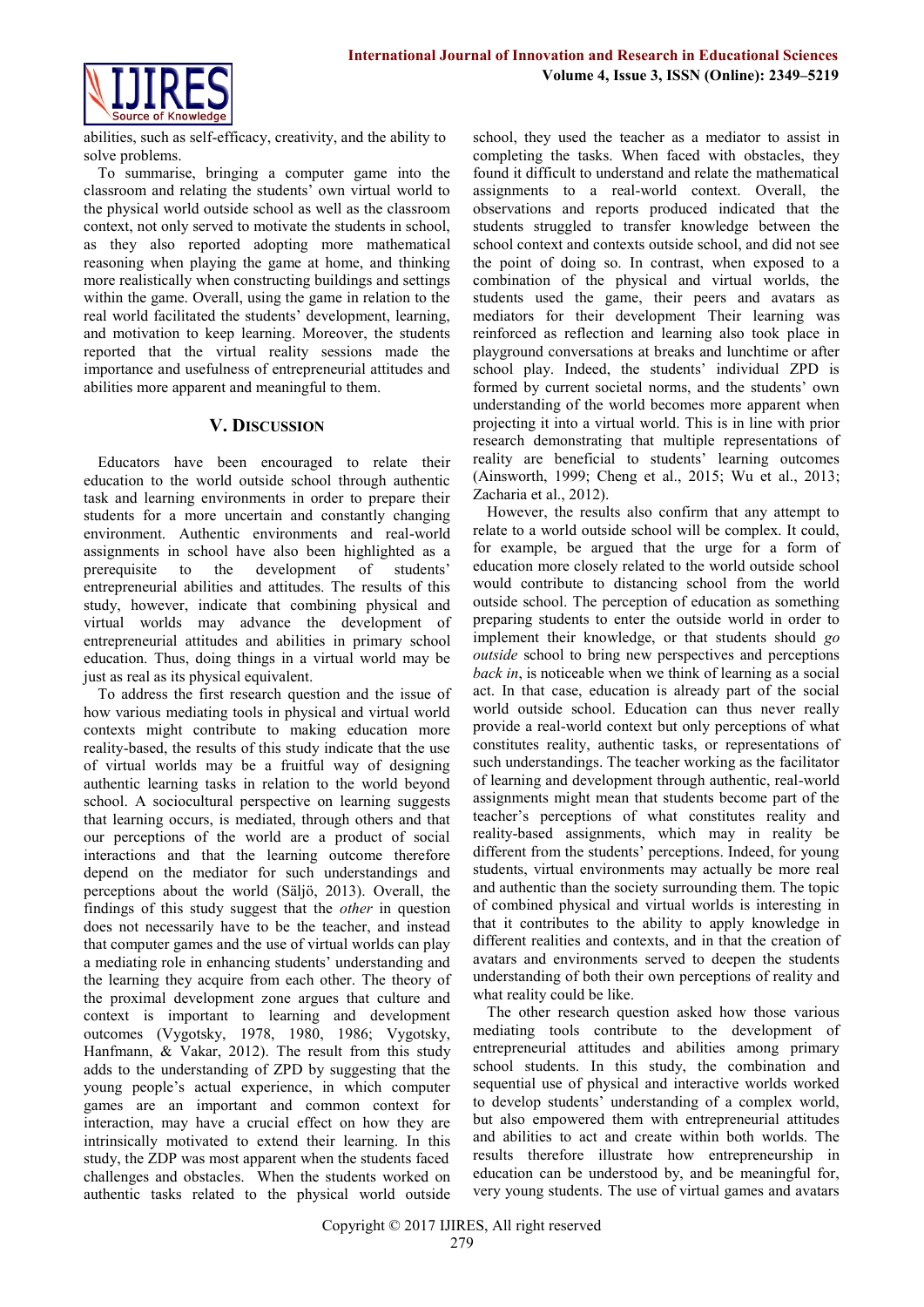

can act as a mediator and help develop students' beliefs in their ability to create and make almost anything they want, but also their ability to deal with uncertainty and complexity. This not only led to an increased understanding of the task at hand but also provided a deeper understanding of what complexity, uncertainty and creativity are all about. This development was further enhanced through the interaction of several realities in which the students could create their own environments and representations of reality, and could also transfer knowledge between those environments. This ultimately nurtured their entrepreneurial attitudes and abilities, described as development of high self-efficacy, creativity and ability to cope with uncertainty (Commission, 1998, 2013b; OECD, 1989). Although introducing new technology into schools might automatically lead to enhanced motivation in comparison to using pen and paper, the results of the current experiment go further in showing that students could relate their visions to a realworld context, and then work to develop entrepreneurial attitudes and skills alongside the motivation to learn, and to understand and solve complex problems.

It should be noted that prior research has indicated that students are more engaged when using media they are familiar with, and when they feel a sense of ownership, in contrast to using media they perceive to be formal and academic (Deng & Tavares, 2013). The fact that the teacher did not have any prior experience of Minecraft allowed the students to be experts and thus made the educational approach more student-centred. Nevertheless, even if the technology itself contributed to the students' motivation to complete the task, the learning process also unfolded differently compared to the alternative teacherled approach.

This study adds to the literature on entrepreneurial learning, which often highlights doing something in a realword context as a prerequisite for students' entrepreneurial development in terms of their developing creativity, an ability to cope with uncertainty and to collaborate and develop an innovative approach to problem solving (Cope and Watts, 2000; Gibb, 1987; Kirby, 2007; Pittaway and Cope, 2007; Pittaway and Thorpe, 2012). The results of the current study contribute to this dialogue by showing that students can perceive a virtual world to be more real than the physical equivalent. Furthermore, letting students work in a virtual world can support the development of their entrepreneurial abilities and attitudes. Moreover, when students learn to relate their own perceptions and a virtual world to physical contexts, they can come to appreciate their ability to solve everyday problems. The literature also tends to highlight the role of the teacher's own entrepreneurial attitudes and mindset in students' entrepreneurial development (e.g, Jones & Iredale, 2010; Leffler & Svedberg, 2003, 2005). The result from this study shows that such understandings may need to be reconsidered. In this study, the teacher was not the mediator or facilitator that developed the students, instead it was the students' belief in their own abilities with Minecraft and their avatars that spurred development and change. Overall, the results suggest that a real-world context and the teacher's degree of entrepreneurialism should not necessarily be considered the main facilitator or mediator of entrepreneurial development.

Prior research on combining physical and virtual teaching and learning environments has indicated that children act and learn by relating different representations of reality and employing their prior knowledge of what a game represents in the real world (Cheng et al., 2015; Linderoth, 2004). How, when and to what extent physical and virtual environments should be combined is suggested to vary depending on the prior knowledge and learning needs of the students (Brinson, 2015). This study adds to this dialogue by showing that ICT-aided learning combining the virtual and physical world contexts is suited to enhancing the development of creativity and the ability to deal with complex situations, and to encourage devising multiple solutions to problems among very young students. Whereas the emphasis on the teacher's role may be overstated in literature on entrepreneurial learning in general, it might be understated in the literature on physical and virtual teaching and learning environments. Indeed, although the teacher may not be the direct mediator of enhanced development and learning, the framing of tasks allowing different realities to be related is crucial for learning and development to take place in the first place. Moreover, the current research makes an important contribution to the literature on the combining of physical and virtual worlds by revealing its relevance for entrepreneurship in the education of young people.

The results of the current research also have practical implications. First, they should encourage educators working on entrepreneurial learning to extend their use of virtual environments and both the sequential and simultaneous bridging of multiple realities. The strong focus on real-world contexts and learning by doing in a real-world setting can be a challenge for teachers struggling to find time to take learning outside the classroom. Using multiple representations of reality to advance learning makes it possible to develop students' entrepreneurial attitudes and abilities within a classroom setting and within the timeframe of a lesson. Second, the results from this study also suggest that the teacher's role is indeed important for framing the assignments and in daring to let students learn through other mediating tools as well, but that the development of students' entrepreneurial abilities and attitudes is a far more complex process than a teacher merely conveying his or her entrepreneurial attitudes and abilities or perceptions of the world to the students. Indeed, technology can also be key to making students responsible for developing their own learning and, moreover, make them keen to do so. Third, supra-national policy directives have stressed the importance of integrating entrepreneurship in education throughout the school system. There is, however, no consensus on what this means in practice, and especially for very young children. This study adds to the understanding of how the development of entrepreneurial abilities may be realised in a primary school setting. Educators who already use virtual worlds in their teaching may be able to accelerate their students' development by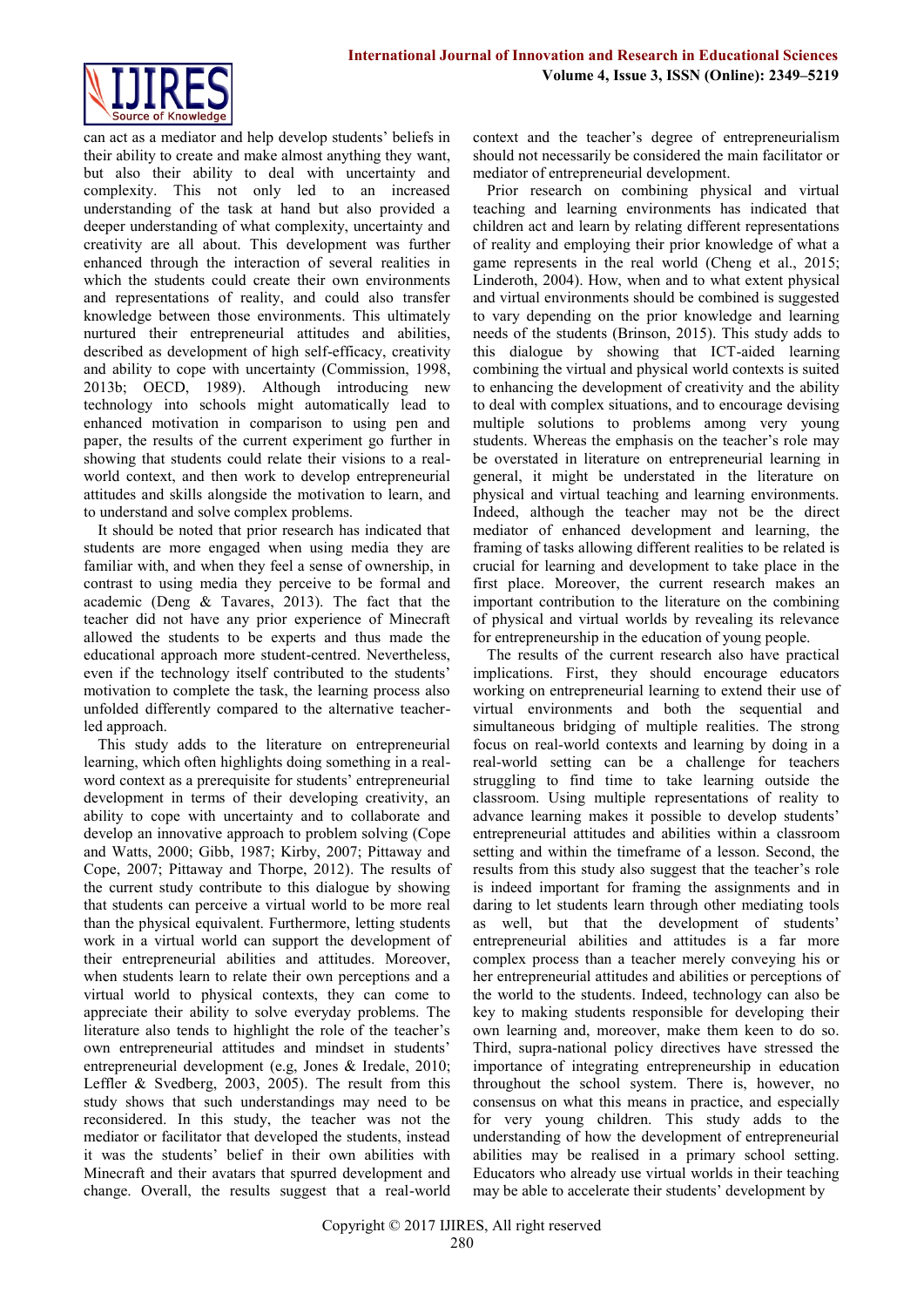

bringing the entrepreneurial learning elements to the fore.

#### **REFERENCES**

- [1] Aagaard, J "Drawn to distraction: A qualitative study of off-task use of educational technology", *Computers & Education,2015, 87*, 90-97.
- [2] Ainsworth, S "The functions of multiple representations". *Computers & Education, 1999, 33*(2–3), 131-152.
- [3] Annetta, L. A., Minogue, J., Holmes, S. Y., & Cheng, M.-T "Investigating the impact of video games on high school students' engagement and learning about genetics". *Computers & Education,2009, 53*(1), 74-85.
- [4] Backström-Widjeskog, B. (Ed.) (2010) "*Teachers' thoughts on entrepreneurship education",*
- Bandura, A. "Self-efficacy", 1994, Wiley Online Library.
- [6] Berglund, K., & Holmgren, C "What do teachers do when they do entrepreneurship education?… and How can we ask about it?" *International Journal of Business and Globalisation,2008, 2*(4), 354-372.
- [7] Blikstein, P "*Bifocal modeling: a study on the learning outcomes of comparing physical and computational models linked in real time".* Paper presented at the Proceedings of the 14th ACM international conference on Multimodal interaction, 2012.
- [8] Brinson, J. R "Learning outcome achievement in non-traditional (virtual and remote) versus traditional (hands-on) laboratories: A review of the empirical research" *Computers & Education,, 2015, 87*, 218-237.
- [9] Charmaz, K (2006) Constructing grounded theory: A practical guide through qualitative research. *SagePublications Ltd, London*.
- [10] Cheng, M.-T., Lin, Y.-W., & She, H.-C "Learning through playing Virtual Age: Exploring the interactions among student concept learning, gaming performance, in-game behaviors, and the use of in-game characters". *Computers & Education,* 2015, *86*, 18-29.
- [11] Chiu, J. L., DeJaegher, C. J., & Chao, J. "The effects of augmented virtual science laboratories on middle school students' understanding of gas properties", *Computers & Education,* 2015, 85, 59-73.
- [12] Commission, E. "*Fostering Entrepreneurship in Europe: Priotities for the future*." 1998
- [13] Commission, E. *Entreneurship 2020 Action Plan*. Brussels. 2013a
- [14] Commission, E. *Entrepreneurship Education: A Guide for Educators*. Retrieved from Bruxelles, 2013b
- [15] Commission, E. *Entrepreneurship Education: A road to sucess*. Brussels, 2015
- [16] Cope, J., & Watts, G "Learning by doing-An exploration of experience, critical incidents and reflection in entrepreneurial learning" *International Journal of Entrepreneurial Behavior & Research,*2000*, 6*(3), 104-124.
- [17] Craig, A. B. (2013) "*Understanding augmented reality: Concepts and applications"*: Newnes, 2013
- [18] Cuendet, S., Bonnard, Q., Do-Lenh, S., & Dillenbourg, P.. "Designing augmented reality for the classroom". *Computers & Education,* 2013 *68*, 557-569.
- [19] Deng, L., & Tavares, N. J. "From Moodle to Facebook: Exploring students' motivation and experiences in online communities". *Computers & Education*, 2013, *68*, 167-176.
- [20] El Sayed, N. A., Zayed, H. H., & Sharawy, M." I. ARSC: Augmented reality student card". *Computers & Education,* 2011, *56*(4), 1045-1061.
- [21] Fayolle, A., & Gailly, B. "From craft to science: Teaching models and learning processes in entrepreneurship education". *Journal of European Industrial Training,* 2008, 32(7), 569-593.
- [22] Fayolle, A., & Klandt, H "Issues and newness in the field of entrepreneurship education. New lenses for new practical and academic questions". *International entrepreneurship education*, 2006, 1.
- [23] Gagatsis, A., & Shiakalli, M "Ability to translate from one representation of the concept of function to another and mathematical problem solving". *Educational Psychology,* 2004, 24(5), 645-657.
- [24] Gibb, A. A. "Enterprise culture-its meaning and implications for

education and training". *Journal of European Industrial Training,* 1987, *11*(2), 2-38.

- [25] Gire, E., Carmichael, A., Chini, J. J., Rouinfar, A., Rebello, S., Smith, G., & Puntambekar, S. "*The effects of physical and virtual manipulatives on students' conceptual learning about pulleys".* Paper presented at the Proceedings of the 9th International Conference of the Learning Sciences-Volume 1.2010
- [26] Hattie, J. *Visible learning for teachers: Maximizing impact on learning*: 2012, Routledge.
- [27] Henry, C., Hill, F., and Leitch, C. "Entrepreneurship education and training: can entrepreneurship be taught?" Part I. *Education+ Training,* 2005, 47(2), 98-111.
- [28] Herrington, J., and Oliver, R. 2000. "An instructional design framework for authentic learning environments. *Educational technology research and development, 48*(3), 23-48.
- [29] Herrington, J., Reeves, T., and Oliver, R. 2014. "Authentic Learning Environments". In J. M. Spector, M. D. Merrill, J. Elen, & M. J. Bishop (Eds.), *Handbook of Research on Educational Communications and Technology* 2014, pp. 401- 412: Springer New York.
- [30] Hindle, K. "Teaching entrepreneurship at university: from the wrong building to the right philosophy". *Handbook of research in entrepreneurship education,* 2007, 1, 104-126.
- [31] Hwang, W.-Y., and Hu, S.-S. "Analysis of peer learning behaviors using multiple representations in virtual reality and their impacts on geometry problem solving". *Computers & Education,* 2013, 62, 308-319.
- [32] Ilozor, B., Sarki, A., Hodd, M., Heinonen, J., & Poikkijoki, S.-A. "An entrepreneurial-directed approach to entrepreneurship education: mission impossible?" *Journal of management development, 2006, 25*(1), 80-94.
- [33] Johansson, A. W. "Kritisk reflektion och handling i interaktiv forskning". *i Johannisson, Bengt, Ewa Gunnarsson & Torbjörn Stjernberg (red.), Gemensamt kunskapande–den interaktiva forskningens praktik, Växjö University Press: Göteborg*, 2008, 17-32 (Critical reflection and action in interactive research ". in Johannisson, Bengt, Ewa Gunnarsson & Torbjörn Stjernberg (ed.), Joint Knowledge-the Interactive Research Practice, Växjö University Press: Gothenburg, 2008, 17-32).
- [34] Jones, B., and Iredale, N. Enterprise education as pedagogy. *Education+ Training,* 2010, *52*(1), 7-19.
- [35] Kaufmann, H., Steinbügl, K., Dünser, A., & Glück, J. " training of spatial abilities by geometry education in augmented reality". *Annual Review of CyberTherapy and Telemedicine: A Decade of VR,* 2005, 3, 65-76.
- [36] Kickul, J., & Fayolle, A. (Eds.). "*Cornerstones of change: revisiting and challenging new perspectives on research in entrepreneurship education"* 2007, (Vol. 1).
- [37] Kirby, D. " Changing the entrepreneurship education paradigm". In J. Kickul & A. Fayolle (Eds.), *Handbook of research in entrepreneurship education* (Vol. 1, 2007, pp. 21-45).
- [38] Klopfer, E., and Squire, K. Environmental Detectives—the development of an augmented reality platform for environmental simulations. *Educational technology research and development, 2008, 56*(2), 203-228.
- [39] Lantolf, J. P., and Aljaafreh, A. "Second language learning in the zone of proximal development: A revolutionary experience". *International Journal of Educational Research,* 1995, *23*(7), 619-632.
- [40] Lanyi, C. S., Geiszt, Z., Karolyi, P., Tilinger, Á., and Magyar, V. "Virtual reality in special needs early education". *The International Journal of Virtual Reality,* 2006, *5*(4), 55-68.
- [41] Lave, J., and Wenger, E.. *Situated learning: Legitimate peripheral participation*: Cambridge university press.1991
- [42] Leech, N. L., and Onwuegbuzie, A. J. "A Call for Greater Use of Nonparametric Statistics" 2002.
- [43] Leech, N. L., and Onwuegbuzie, A. J. Qualitative data analysis: A compendium of techniques and a framework for selection for school psychology research and beyond. *School Psychology Quarterly*, 2008, *23*(4), 587.
- [44] Leffler, E. "The many faces of entrepreneurship: A discursive battle for the school arena". *European Educational Research Journal,* 2009, *8*(1), 104-116.
- [45] Leffler, E., & Svedberg, G. "Enterprise in Swedish rural schools: Capacity building through learning networks". *Queensland Jour-*

Copyright © 2017 IJIRES, All right reserved